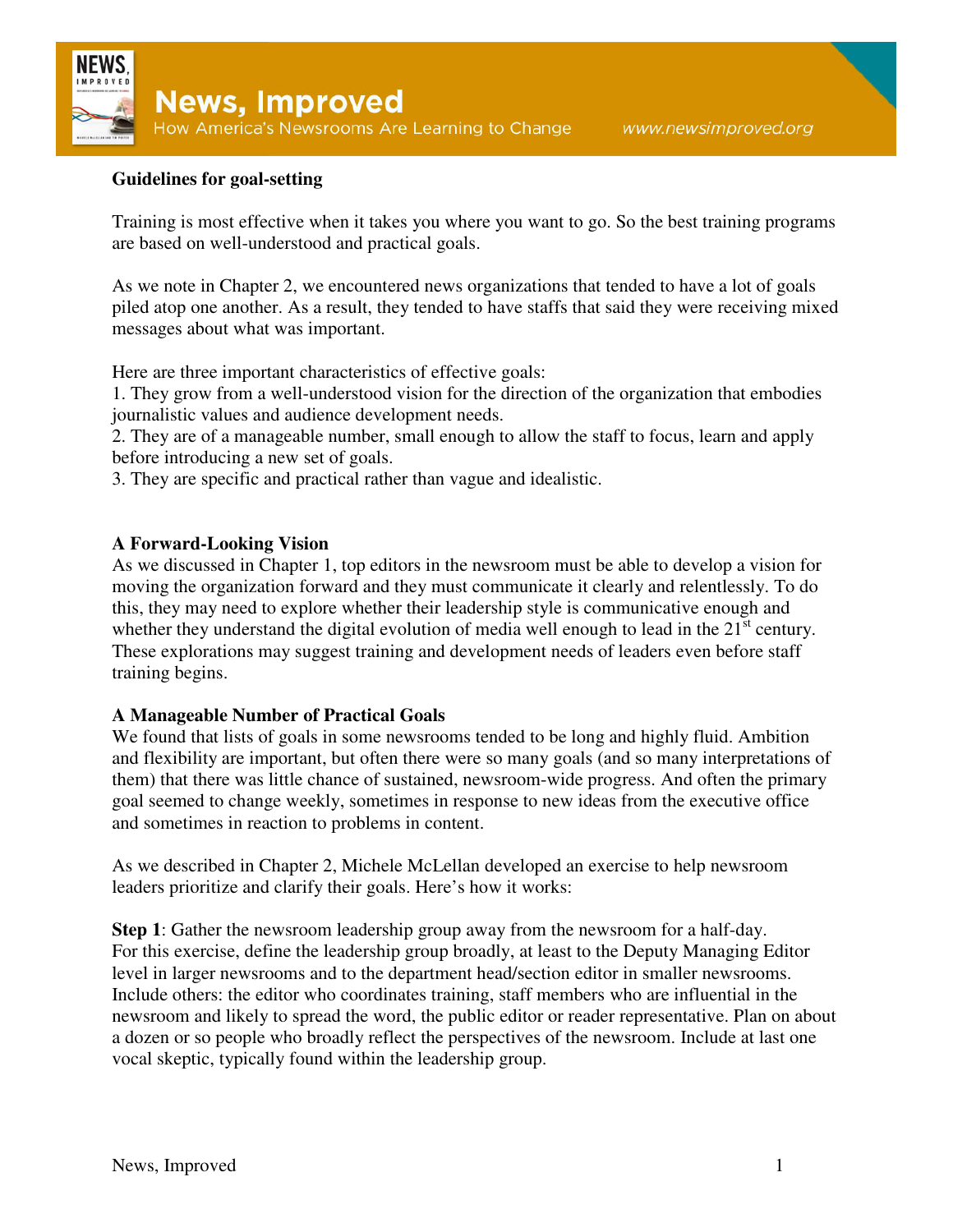

**Step 2**: Ask each group member to write down the three things the newsroom needs to do to improve (in context of the leadership vision). They should write one each on a Post-it note. Ask people to focus on what the newsroom produces – print and online content – rather than on newsroom processes. For example, "better planning" is not appropriate to this exercise; "more engaging centerpieces for the local cover" would be appropriate. This should take about five minutes.

**Step 3**: Ask participants to stick their notes on a wall in the meeting room without identifying who suggested what. Expect a total of three dozen or so ideas. Read all the ideas aloud quickly while asking partipants not to volunteer which they suggested or further explanation for their ideas.

**Step 4**: Divide the group into small teams – two or three people. Ask them to agree on their top three priorities from the ideas on the board. Listen in carefully as the teams deliberate. Make a note to yourself when team members appear flustered or frustrated with narrowing the list radically. After about 12-15 minutes, ask each team to report their list of three to the rest of the group.

**Step 5;** As each team reports, put a star on each Post-it note with a selected answer on it. Put the remaining Post-its to the side. Discuss the exercise so far with the full group. What's working? What was challenging? If you saw discomfort in the teams, raise the issue and get the group talking about it. Typically, they are experiencing what staff members feel when they perceive "mixed messages." Share that with the group if appropriate.

**Step 6**: This step may vary depending on how many ideas survived Step 4. In one newsroom we visited, there was remarkable consensus – four ideas were chosen consistently. If you have five or fewer, ask the group to brainstorm about dropping one or two ideas or looking for ways the ideas might combine into a single goal (for example, tighter writing and better storytelling might combine.) On the other end of the range, which was more typical, 15-20 ideas survived. If this is the case, ask the group as a whole to sort the ideas into "baskets" of related items. Guide the group to create two or three "baskets." For example, "more enterprise" and "more unique content" might go into a basket entitled "enterprise reporting;" "more centerpieces" and "better visual story-telling" might go into a "story-telling" basket.

**Step 7:** Divide the group again into one team for each basket. Ask each group to create one goal from the contents of their basket and summarize it in one short phrase or sentence. Now you have three goals. Ask the entire group to brainstorm and refine them. Make sure they are practical.

Here are some examples of goals from newsrooms we worked with:

- More alternative story forms.
- More short-turnaround beat watchdog reporting.
- More stories based on public records requests.
- Community connections with (specific community).